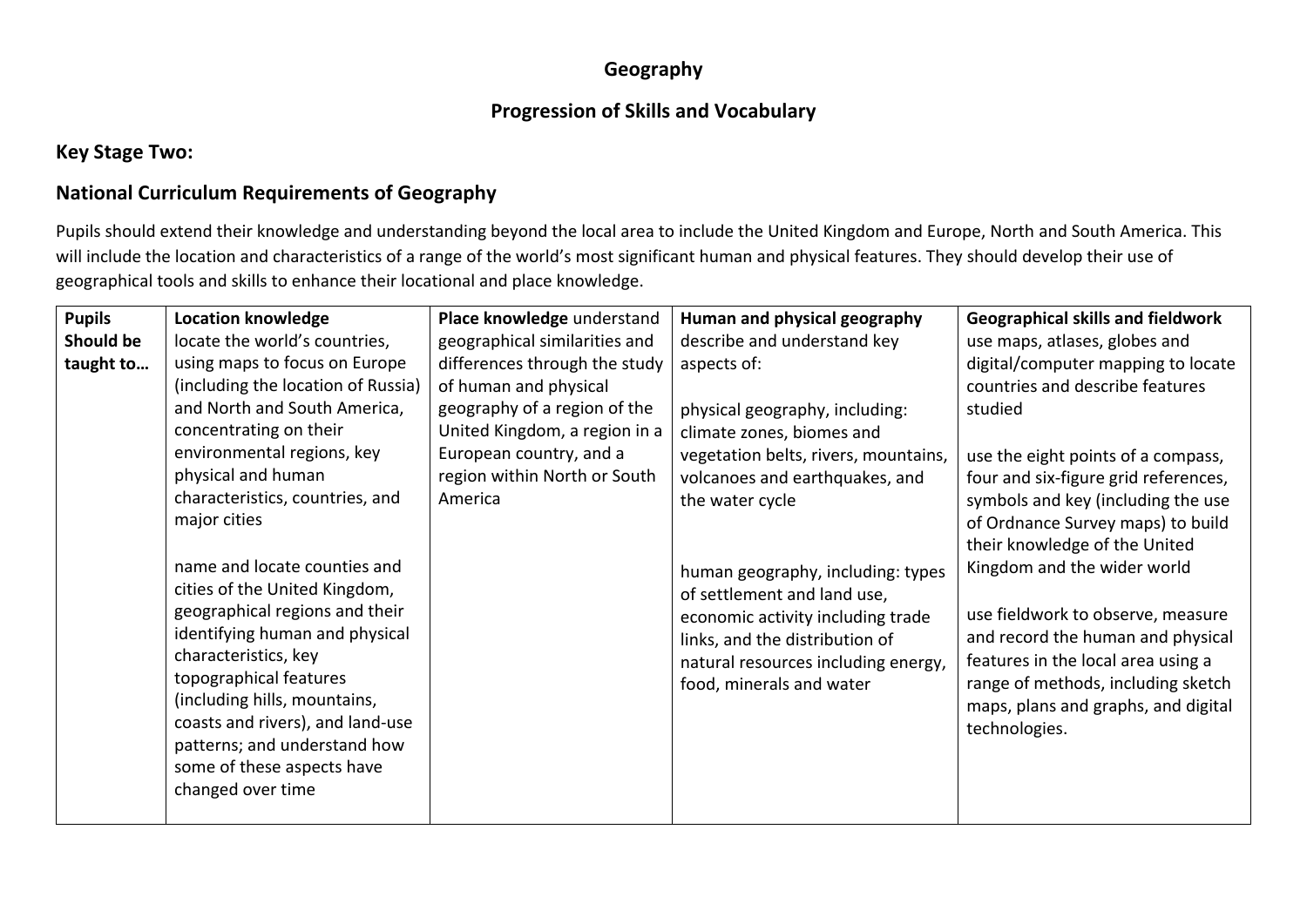|                                                  | identify the position and<br>significance of latitude,<br>longitude, Equator, Northern<br>Hemisphere, Southern<br>Hemisphere, the Tropics of<br>Cancer and Capricorn, Arctic<br>and Antarctic Circle, the<br>Prime/Greenwich Meridian and<br>time zones (including day and<br>night)          |                                                        |                                                                                                                                                                                                                                                                                                                                                                                    |                                                                                                                                                                                       |
|--------------------------------------------------|-----------------------------------------------------------------------------------------------------------------------------------------------------------------------------------------------------------------------------------------------------------------------------------------------|--------------------------------------------------------|------------------------------------------------------------------------------------------------------------------------------------------------------------------------------------------------------------------------------------------------------------------------------------------------------------------------------------------------------------------------------------|---------------------------------------------------------------------------------------------------------------------------------------------------------------------------------------|
| <b>Vocabulary</b><br><b>Lower Key</b><br>Stage 2 | county, country, town, coast,<br>physical features, human<br>features, mountain, hill, river,<br>sea, climate, tropics, tropical, of<br>latitude, longitude, Equator,<br>Northern Hemisphere, Southern<br>Hemisphere, the Tropics of<br>Cancer and Capricorn, Arctic<br>and Antarctic Circle. | Dependent on Long term<br>planning and places studied. | Human: settlement, settler, site,<br>need, shelter, food, deforestation,<br>Physical: mantle, outer core, inner<br>core, magma, volcano, active,<br>dormant, extinct, earthquake,<br>epicentre, shock wave, magnitude,<br>tsunami, tornado, climate, tropics,<br>evaporation, water cycle,<br>evaporation, condensation,<br>precipitation, cooling, filter,<br>pollution,          | sketch map, map, aerial view,<br>feature, annotation, landmark,<br>distance, key, symbol, land use,<br>urban, rural, population,<br>coordinates, 8-point compass                      |
| Vocabulary<br><b>Upper Key</b><br>Stage 2        | atlas, index, coordinates,<br>latitude, longitude, contour,<br>altitude, peaks, slopes,<br>continent, country, city, North<br>America, South America,<br>border, key.                                                                                                                         | Dependent on Long term<br>planning and places studied. | Human: settlement, resources,<br>services, goods, electricity, supply,<br>generation, renewable, non-<br>renewable, solar power, wind<br>power, biomass, origin, import,<br>export, trade, efficiency,<br>conservation, carbon footprint<br>tourism, positive, negative,<br>economic, social, environmental.<br>Physical: environmental disaster,<br>peak, plateau, fold mountain, | atlas, index, coordinates, latitude,<br>longitude, key, symbol, Ordnance<br>Survey, Silva compass, legend,<br>borders, fieldwork, measure,<br>observe, record, map, sketch,<br>graph. |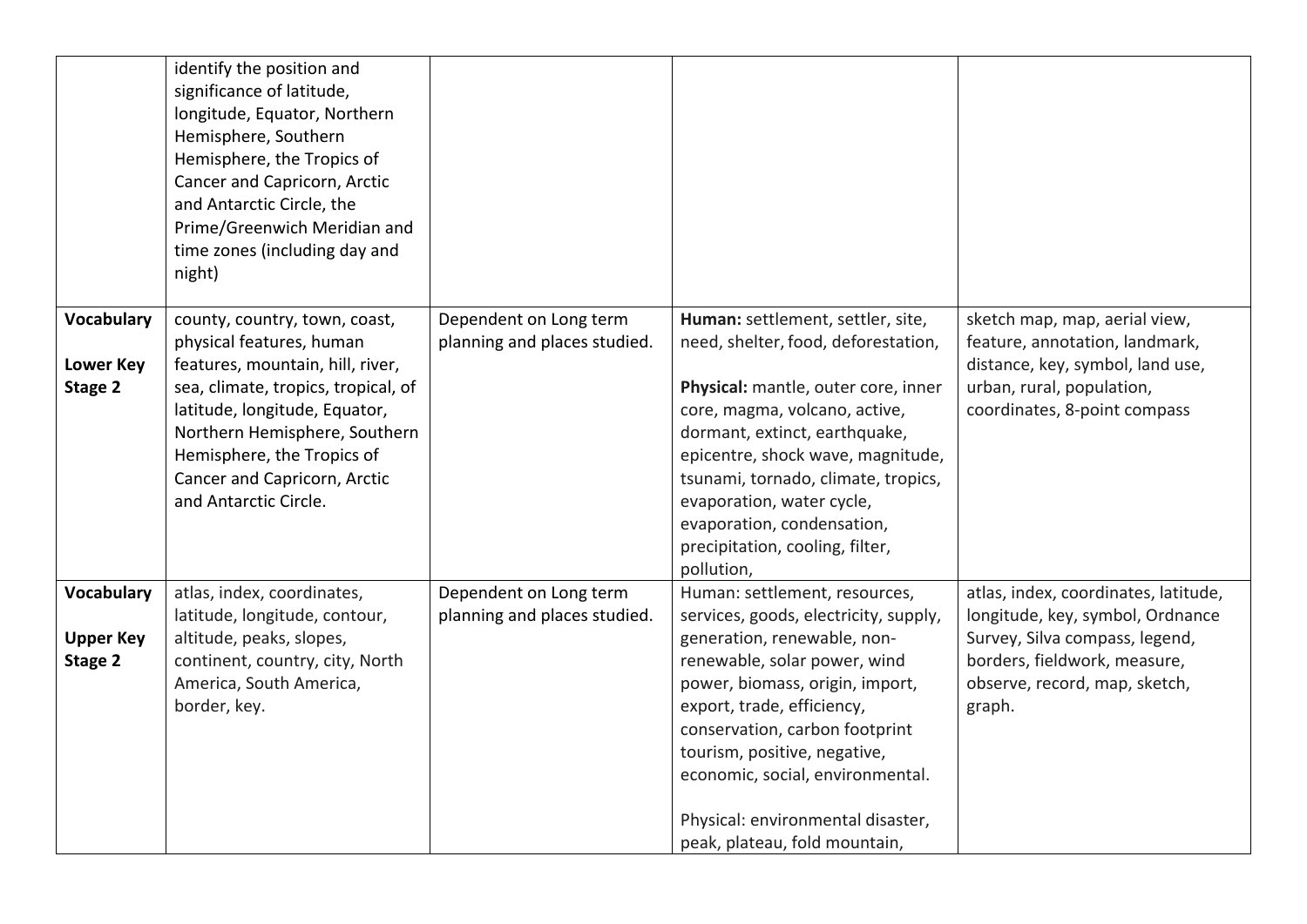|  | fault-block mountain, dome   |  |
|--|------------------------------|--|
|  | mountain, volcanic mountain, |  |
|  | plateau mountain,            |  |

# **Knowledge skills, Understanding breakdown**

### **Year 3**

| <b>Geographical Enquiry</b>                                                                                                                                                                                                                                                                                                                                                                    | <b>Physical Geography</b>                                                                                                                                                                                                                                                                                                                                                                                                                             | <b>Human Geography</b>                                                                                                                                                                                                                                                                                                                                                         | <b>Geographical Knowledge</b>                                                                                                                                                                                                                                                                                                                                                                                                     |
|------------------------------------------------------------------------------------------------------------------------------------------------------------------------------------------------------------------------------------------------------------------------------------------------------------------------------------------------------------------------------------------------|-------------------------------------------------------------------------------------------------------------------------------------------------------------------------------------------------------------------------------------------------------------------------------------------------------------------------------------------------------------------------------------------------------------------------------------------------------|--------------------------------------------------------------------------------------------------------------------------------------------------------------------------------------------------------------------------------------------------------------------------------------------------------------------------------------------------------------------------------|-----------------------------------------------------------------------------------------------------------------------------------------------------------------------------------------------------------------------------------------------------------------------------------------------------------------------------------------------------------------------------------------------------------------------------------|
| Do they use correct geographical<br>words to describe a place and the<br>events that happen there?<br>Can they identify key features of a<br>locality by using a map?<br>Can they begin to use 4 figure grid<br>references?<br>Can they accurately plot NSEW on<br>a map?<br>Can they use some basic OS map<br>symbols?<br>Can they make accurate<br>measurement of distances within<br>100Km? | Can they use maps and atlases<br>appropriately by using contents<br>and indexes?<br>Can they describe how volcanoes<br>are created?<br>Can they describe how<br>earthquakes are created?<br>Can they confidently describe<br>physical features in a locality?<br>Can they locate the<br>Mediterranean and explain why it<br>is a popular holiday destination?<br>Can they recognise the 8 points of<br>the compass (N, NW, W, S, SW, SE,<br>$E, NE$ ? | Can they describe how volcanoes<br>have an impact on people's lives?<br>Can they confidently describe<br>human features in a locality?<br>Can they explain why a locality<br>has certain human features?<br>Can they explain why a place is<br>like it is?<br>Can they explain how the<br>lives of people living in the<br>Mediterranean would be<br>different from their own? | Can they name a number<br>of countries in the Northern<br>Hemisphere?<br>Can they locate and name some of<br>world's<br>the<br>most<br>famous<br>volcanoes?<br>Can they name and locate some<br>well-known European countries?<br>Can they name and locate the<br>capital cities of neighbouring<br>European countries?<br>different<br>of<br>Are<br>they aware<br>weather in different parts of the<br>world, especially Europe? |
|                                                                                                                                                                                                                                                                                                                                                                                                |                                                                                                                                                                                                                                                                                                                                                                                                                                                       | <b>Challenging</b>                                                                                                                                                                                                                                                                                                                                                             |                                                                                                                                                                                                                                                                                                                                                                                                                                   |
| • Can they work out how<br>long it would take to get to a                                                                                                                                                                                                                                                                                                                                      | • Can they explain why a locality has<br>certain physical features?                                                                                                                                                                                                                                                                                                                                                                                   | • Can they explain how people's<br>lives vary due to weather?                                                                                                                                                                                                                                                                                                                  | • Can they name the two largest<br>seas around Europe?                                                                                                                                                                                                                                                                                                                                                                            |
| given destination taking account<br>of the mode of transport?                                                                                                                                                                                                                                                                                                                                  |                                                                                                                                                                                                                                                                                                                                                                                                                                                       |                                                                                                                                                                                                                                                                                                                                                                                |                                                                                                                                                                                                                                                                                                                                                                                                                                   |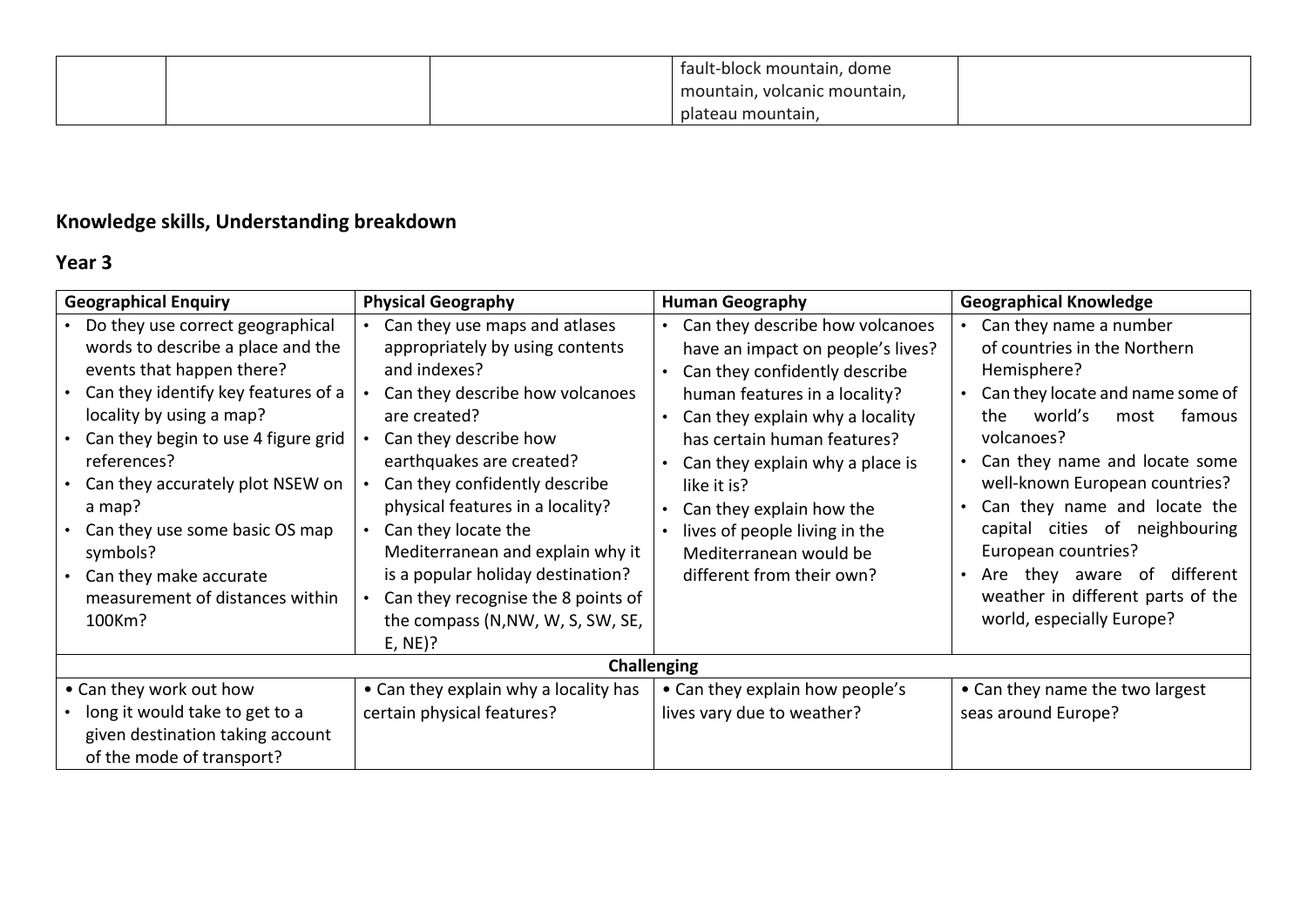# **Year 4**

| <b>Geographical Enquiry</b>                                                                                                                                                                                                                                                                                                                                                                                      | <b>Physical Geography</b>                                                                                                                                                                                                                                                                                                               | <b>Human Geography</b>                                                                                                                                                                                                                                                                                                                                                                                                                     | <b>Geographical Knowledge</b>                                                                                                                                                                                                                                                                                                                                                                                                                                                                    |
|------------------------------------------------------------------------------------------------------------------------------------------------------------------------------------------------------------------------------------------------------------------------------------------------------------------------------------------------------------------------------------------------------------------|-----------------------------------------------------------------------------------------------------------------------------------------------------------------------------------------------------------------------------------------------------------------------------------------------------------------------------------------|--------------------------------------------------------------------------------------------------------------------------------------------------------------------------------------------------------------------------------------------------------------------------------------------------------------------------------------------------------------------------------------------------------------------------------------------|--------------------------------------------------------------------------------------------------------------------------------------------------------------------------------------------------------------------------------------------------------------------------------------------------------------------------------------------------------------------------------------------------------------------------------------------------------------------------------------------------|
| Can they carry out a survey to<br>discover features of cities and<br>villages?<br>Can they find the same place on a<br>globe and in an atlas?<br>Can they label the same features<br>on an aerial photograph as on a<br>map?<br>Can they plan a journey to a place<br>in England?<br>Can they accurately measure and<br>collect<br>information(e.g. rainfall,<br>temperature, wind speed, noise<br>levels etc.)? | Can they describe the main<br>$\bullet$<br>features of a well known city?<br>Can they describe the main<br>$\bullet$<br>features of a village?<br>Can they describe the main<br>physical differences between<br>cities and villages?<br>they use<br>appropriate<br>Can<br>symbols to represent different<br>physical features on a map? | Can they explain why people are<br>attracted to live in cities?<br>Can they explain why people may<br>choose to live in a village rather<br>than a city?<br>Can they explain how a locality<br>has changed over time with<br>reference to human features?<br>Can they find different views<br>about an environmental issue?<br>What is their view?<br>Can they suggest different ways<br>that a locality could be changed<br>and improved? | Can they locate the Tropic of<br>Cancer and the Tropic of<br>Capricorn?<br>Do they know the difference<br>between the<br>British Isles, Great Britain and UK?<br>Do they know the countries that<br>make up the European Union?<br>Can they name up to six cities in<br>the UK and locate them on a<br>map?<br>• Can they locate and name some<br>of the main islands that surround<br>the UK?<br>Can they name the areas of origin<br>of the main ethnic groups in the<br>UK & in their school? |
|                                                                                                                                                                                                                                                                                                                                                                                                                  |                                                                                                                                                                                                                                                                                                                                         | <b>Challenging</b>                                                                                                                                                                                                                                                                                                                                                                                                                         |                                                                                                                                                                                                                                                                                                                                                                                                                                                                                                  |
| • • Can they give accurate<br>measurements between 2 given<br>places within the UK?                                                                                                                                                                                                                                                                                                                              | • Can they explain how a locality<br>$\bullet$<br>has changed over time with<br>reference to physical features?                                                                                                                                                                                                                         | • Can they explain how people are<br>trying to manage their environment?                                                                                                                                                                                                                                                                                                                                                                   | Can they name the counties that<br>make up the home counties of<br>London?<br>Can they name some of the main<br>towns and cities in Yorkshire and<br>Lancashire?                                                                                                                                                                                                                                                                                                                                 |

# **Year 5**

| <b>Geographical Enquiry</b>   | <b>Physical Geography</b>        | <b>Human Geography</b>          | <b>Geographical Knowledge</b>  |
|-------------------------------|----------------------------------|---------------------------------|--------------------------------|
| Can they collect information  | Can they explain why many cities | Can they explain why people are | Can they name and locate many  |
| about a place and use it in a | of the world are situated by     | attracted to live by rivers?    | of the world's major rivers on |
| report?                       | rivers?                          | Can they explain how a          | maps?                          |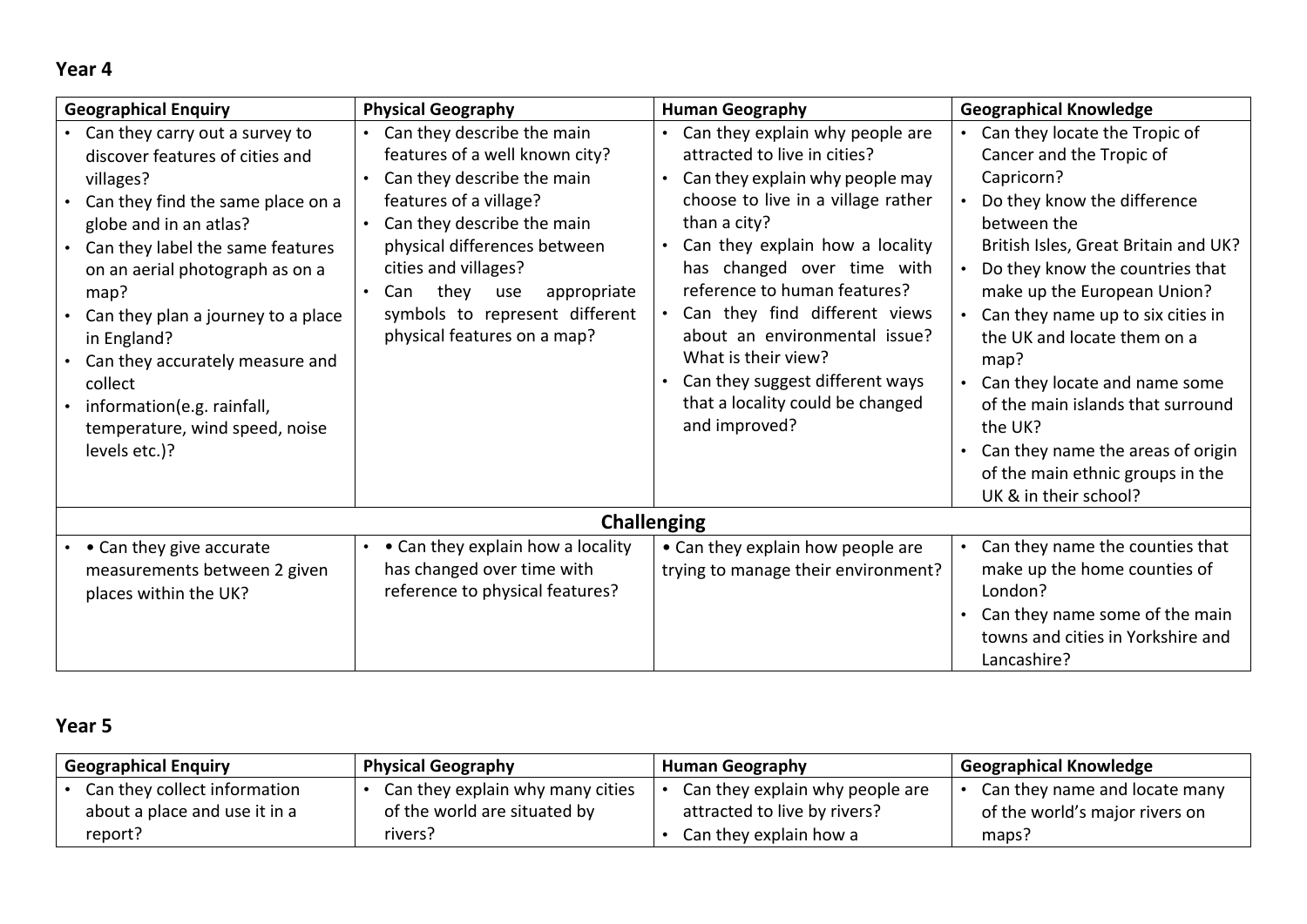| • Can they map land use?<br>Can they find possible answers to<br>their own geographical<br>questions?<br>Can they make detailed sketches<br>and plans; improving their<br>accuracy later?<br>Can they plan a journey to a place<br>in another part of the world,<br>taking account of distance and<br>time? | Can they explain how a<br>fits<br>its<br>wider<br>location<br>into<br>with<br>geographical<br>location;<br>reference to physical features?<br>Can they explain how the water<br>cycle works?<br>Can they explain why water is<br>such a valuable commodity? | fits<br>wider<br>its<br>location<br>into<br>with<br>location;<br>geographical<br>reference<br>human<br>and<br>to<br>economical features?<br>Can they explain what a place<br>might be like in the future, taking<br>account of issues impacting on<br>human features? | Can they name and locate many<br>of the world's most famous<br>mountain regions on maps?<br>Can they locate the USA and<br>Canada on a world map and atlas?<br>Can they locate and name the<br>main countries in South America<br>on a world map and atlas? |
|-------------------------------------------------------------------------------------------------------------------------------------------------------------------------------------------------------------------------------------------------------------------------------------------------------------|-------------------------------------------------------------------------------------------------------------------------------------------------------------------------------------------------------------------------------------------------------------|-----------------------------------------------------------------------------------------------------------------------------------------------------------------------------------------------------------------------------------------------------------------------|-------------------------------------------------------------------------------------------------------------------------------------------------------------------------------------------------------------------------------------------------------------|
|                                                                                                                                                                                                                                                                                                             | <b>Challenging</b>                                                                                                                                                                                                                                          |                                                                                                                                                                                                                                                                       |                                                                                                                                                                                                                                                             |
| • Can they work out an accurate<br>itinerary detailing a journey to<br>another part of the world?                                                                                                                                                                                                           | • Can they explain what a place<br>(open to environmental and<br>physical change) might be like in<br>the future taking account of<br>physical features?                                                                                                    | • Can they report on ways in which<br>humans have both improved and<br>damaged the environment?                                                                                                                                                                       | • Can they begin to recognise the<br>climate of<br>given<br>a<br>country<br>according<br>to its location on the map?                                                                                                                                        |

# **Year 6**

| <b>Geographical Enquiry</b>                                                                                                                                                                                                                                                                                                                                                                                | <b>Physical Geography</b>                                                                                                                                                                                                                                                                                                                                       | <b>Human Geography</b>                                                                                                                                                                                                                                                                                 | <b>Geographical Knowledge</b>                                                                                                                                                                                                                                                                 |
|------------------------------------------------------------------------------------------------------------------------------------------------------------------------------------------------------------------------------------------------------------------------------------------------------------------------------------------------------------------------------------------------------------|-----------------------------------------------------------------------------------------------------------------------------------------------------------------------------------------------------------------------------------------------------------------------------------------------------------------------------------------------------------------|--------------------------------------------------------------------------------------------------------------------------------------------------------------------------------------------------------------------------------------------------------------------------------------------------------|-----------------------------------------------------------------------------------------------------------------------------------------------------------------------------------------------------------------------------------------------------------------------------------------------|
| Can they confidently explain scale<br>and use maps with a range of<br>scales?<br>Can they choose the best way to<br>collect information needed and<br>decide the most appropriate units<br>of measure?<br>careful<br>they<br>Can<br>make<br>$\bullet$<br>measurements and use the data?<br>Can they use OS maps to answer<br>questions?<br>Can they use maps, aerial photos,<br>plans and web resources to | Can they give extended<br>descriptions of the physical<br>features of different places<br>around the world?<br>Can they describe how some<br>places are similar and others are<br>different in relation to their<br>human features?<br>Can they accurately use a 4 figure<br>grid reference?<br>Can they create sketch maps<br>when carrying out a field study? | extended<br>give<br>Can<br>thev<br>an<br>description of the human features<br>of different places around the<br>world?<br>Can they map land use with their<br>own criteria?<br>Can they describe how some<br>places are similar and others are<br>different in relation to their<br>physical features? | Can they recognise key symbols<br>used on ordnance survey maps?<br>Can they name the largest desert  <br>in the world?<br>Can they identify and name the<br>Tropics of Cancer and Capricorn as<br>well as the Artic and Antarctic<br>circles?<br>Can they explain how the time<br>zones work? |